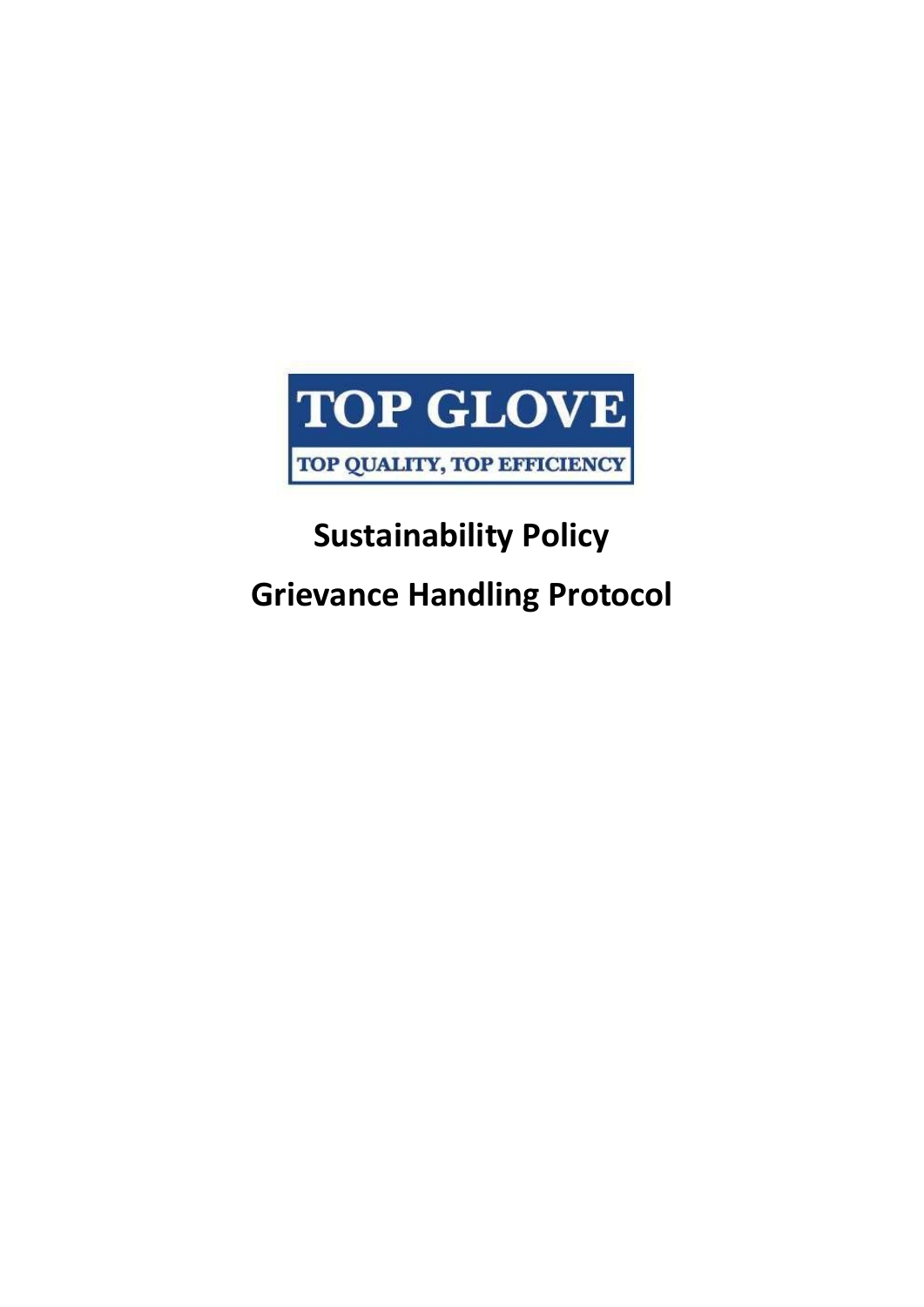

## **Introduction**

Top Glove Corporation Bhd is wholly committed to ensuring its business is managed and products are manufactured in a sustainable manner. This is realised through continual engagement and assessment of its business partners based on metrics including how they conserve and improve the natural environment; uplift employee socioeconomic wellbeing; and conduct business ethically and responsibly. All Business Partners are required to adhere to the principles of the Top Glove Sustainability Policy and the Business Partners Code of Conduct, and adopt practices within their operations and supply chains consistent with the said Policy and Code.

This Grievance Handling Protocol is developed for effective grievance management, towards monitoring and promoting compliance of the Top Glove Sustainability Policy and Business Partners Code of Conduct. This protocol consists of a comprehensive process supporting the resolution of grievances by linking business and grievance resolutions and applies after grievances have been assessed and confirmed to violate our policies. Grievances may be raised by stakeholders in relation to Top Glove's operations and Top Glove's business partners. The process for receiving, logging and verifying all grievances raised is outlined in the Grievance Flow Chart on page 2.

Top Glove believes that business partner engagement and stakeholder collaboration are the fundamental elements of creating responsible supply chains and contributing to sustainable landscapes. With the newly launched Top Glove Sustainability Policy, we aim to engage actively with all our business partners and promote open exchanges to continuously improve our respective practices. We stand by business partners who demonstrate a willingness to contribute to a sustainable practice. In the event business partners are proven to have committed chronic non compliances or serious violations of our policies and commitments, or fail to deliver on agreed improvements, they will be subject to a recommendation for "cessation of business".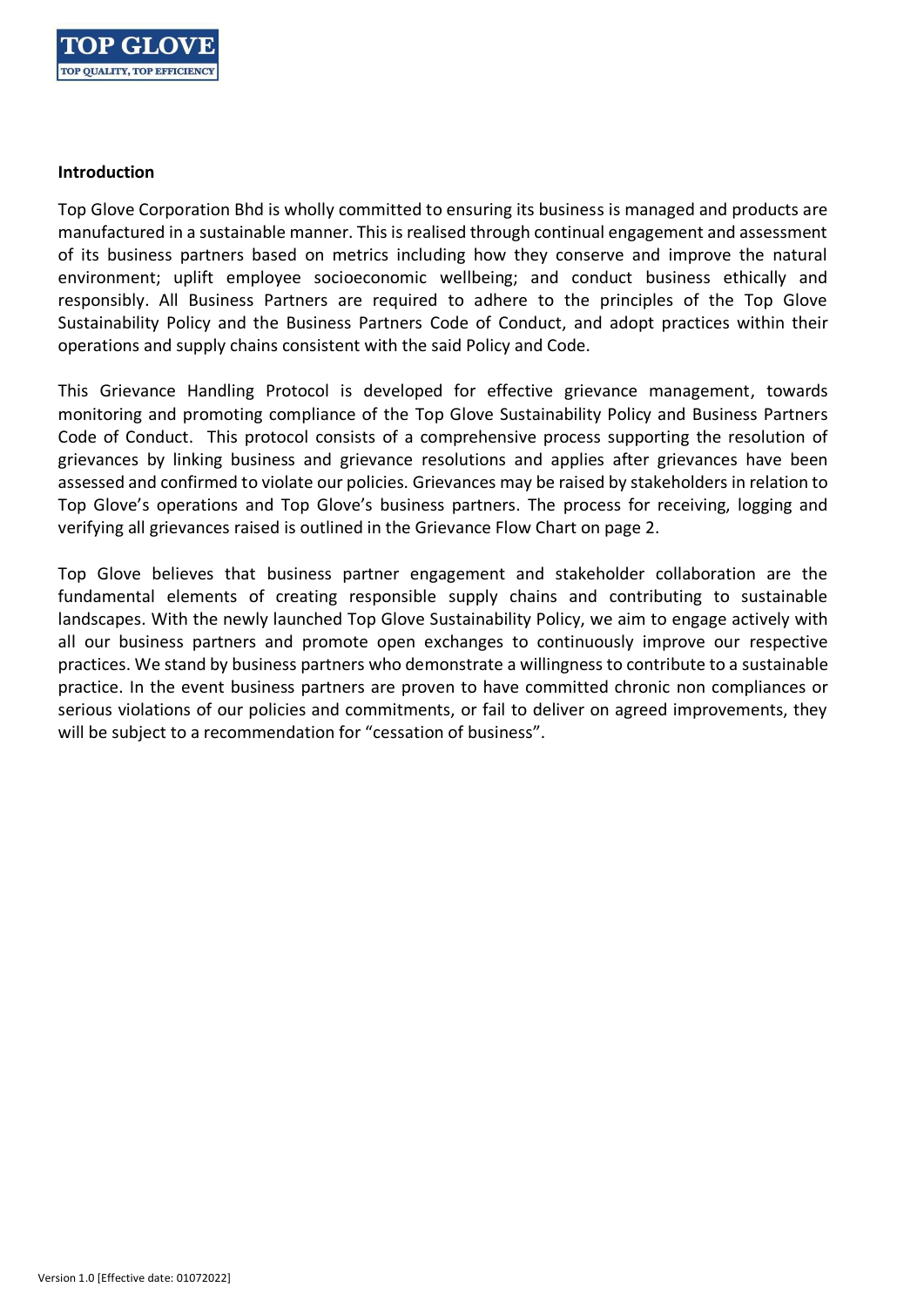

Thank Grievance Raiser for notification of non compliances and provide update on how the compliance issue will be addressed